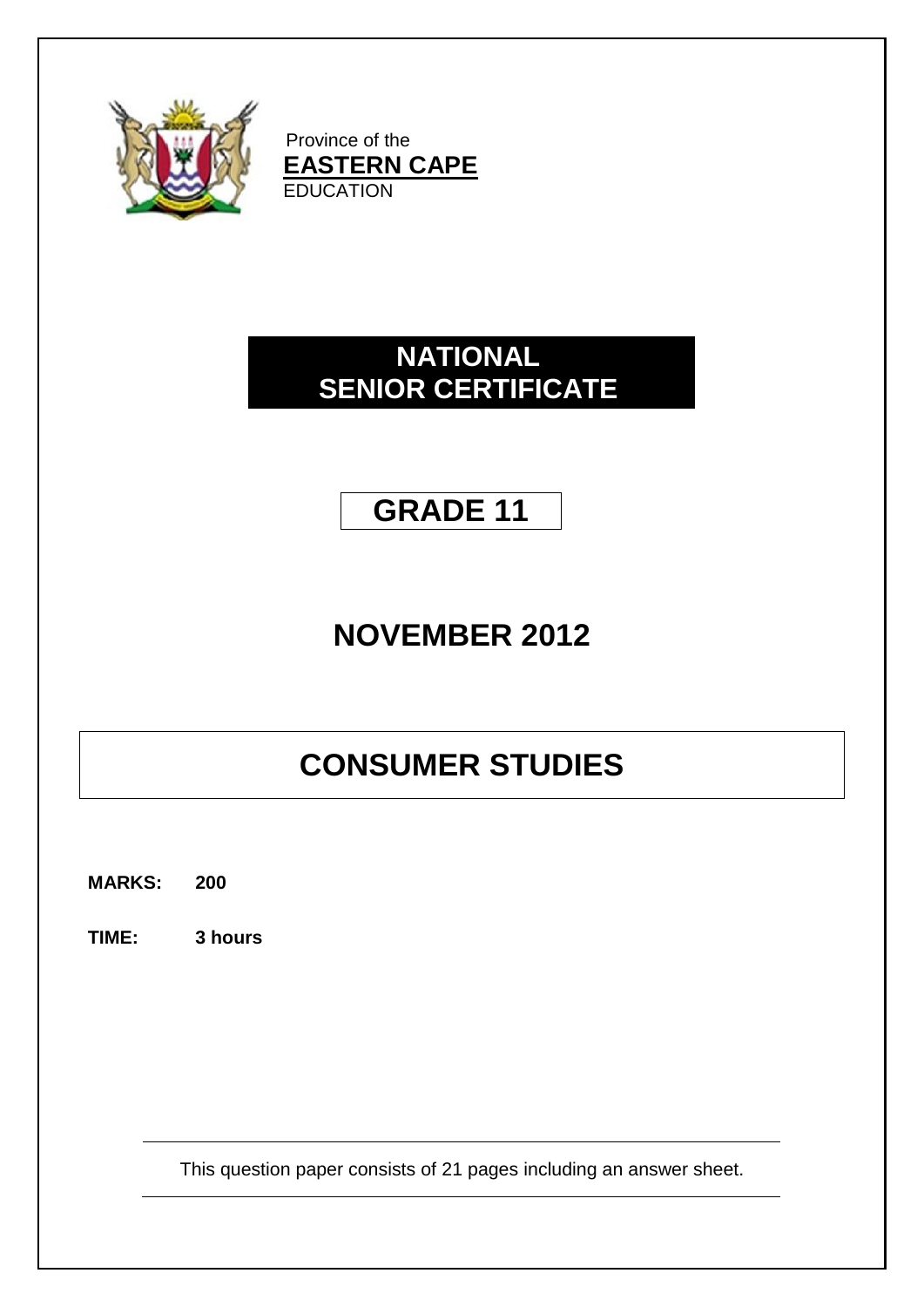#### **INSTRUCTIONS AND INFORMATION**

- 1. SECTION A, B, C and D are compulsory. Choose ONE question from SECTION E, according to the practical component you have done.
- 2. SECTION A must be answered on the ANSWER SHEET provided.
- 3. Number your answers correctly according to the numbering system in this question paper.
- 4. Begin each question on a NEW page.
- 5. Write neatly and clearly.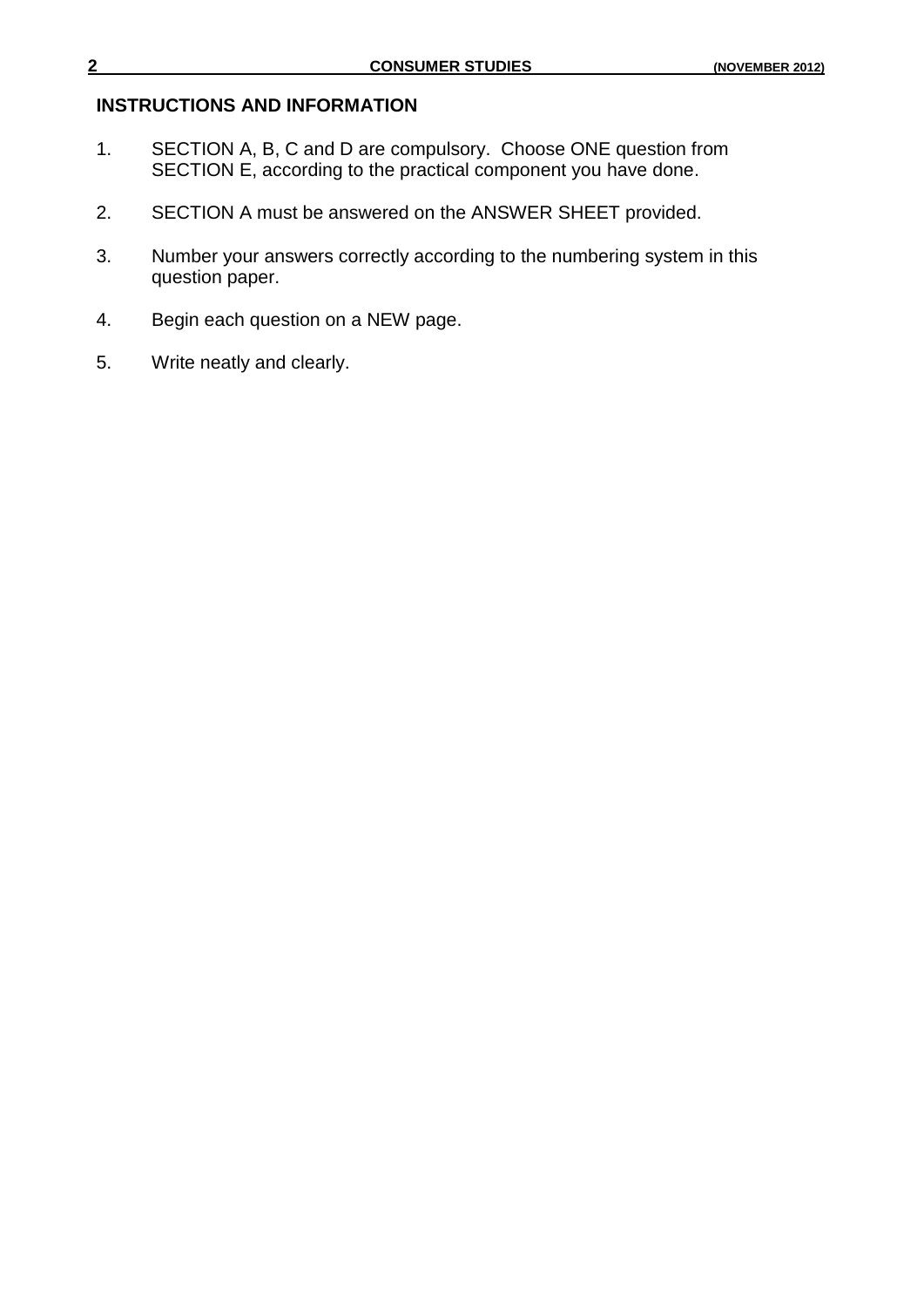### **SECTION A**

#### **QUESTION 1**

- 1.1 Various possible options are provided as answers to the following questions. Choose the answer and make a cross  $(X)$  in the block  $(A - D)$ next to the question number (1.1.1 – 1.1.18) on the ANSWER SHEET. No marks will be awarded if more than ONE cross (X) appears for an answer.
	- 1.1.1 A function of the National Consumer Forum is to …
		- A act as mediator between tenants and landlords.
		- B protect and promote.
		- C make consumers aware of their rights and responsibilities.
		- D set specific standards to protect the health and safety to consumers. (1)
	- 1.1.2 The … deals with complaints about misleading advertisements.
		- A NHBRC
		- B RMI
		- C ASA
		- D SABS (1)
	- 1.1.3 Desmond cannot afford the service of an attorney to help him sort out the problem with the builder, but he could seek legal assistance from …
		- A an ombudsman.
		- B the Legal Aid Board.
		- C the Law Society of South Africa.
		- D the Small Claims Court. (1)
	- 1.1.4 A detailed plan which shows income, spending and saving for a particular period is a/an …
		- A estimated expenses.
		- B bank statement.
		- C household budget.
		- D estimated income. (1)
	- 1.1.5 Salary before deductions is called … salary.
		- A gross
		- B annual
		- C fringe
		- D net  $(1)$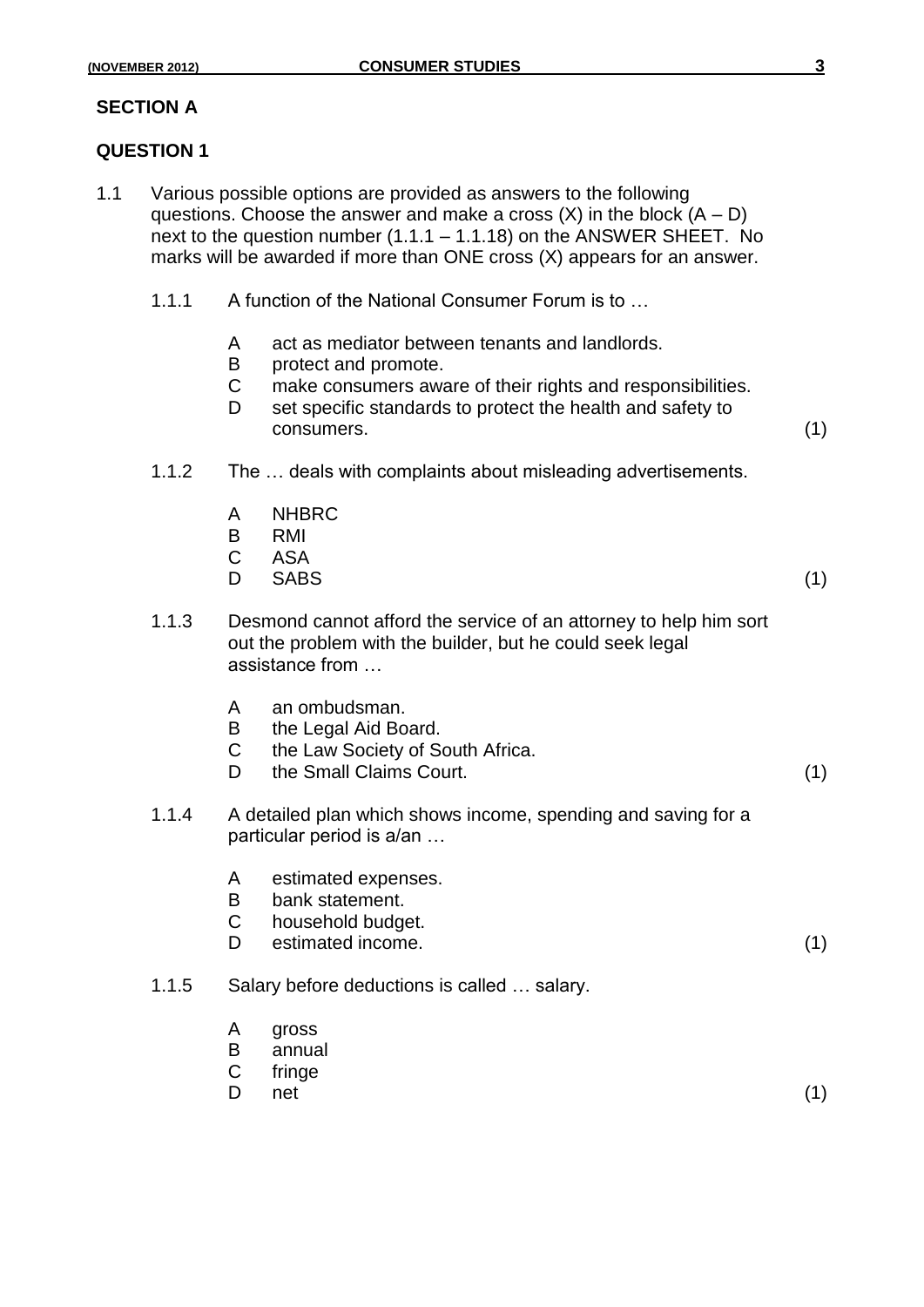| 1.1.6  |                             | is when the cost of goods goes up and the value of money<br>goes down.                                                 |     |
|--------|-----------------------------|------------------------------------------------------------------------------------------------------------------------|-----|
|        | A<br>B<br>$\mathsf C$<br>D  | <b>Budget</b><br>Quintile<br><b>Statistics</b><br>Inflation                                                            | (1) |
| 1.1.7  |                             | Select from the list below the most suitable sandwich spread for a<br>growing child.                                   |     |
|        | A<br>B<br>C<br>D            | <b>Peanut butter</b><br>Apricot jam<br>Marmite<br>Syrup                                                                | (1) |
| 1.1.8  |                             | The carbohydrate in milk is called                                                                                     |     |
|        | A<br>B<br>C<br>D            | casein<br>lactose.<br>glucose.<br>lactalbumin.                                                                         | (1) |
| 1.1.9  |                             | Which ONE of the following nutrients will raise blood glucose<br>levels the most?                                      |     |
|        | A<br>B<br>C<br>D            | Protein<br>Carbohydrates<br>Fibre<br>Fat                                                                               | (1) |
| 1.1.10 |                             | Which of the following foods will provide the most kilojoules?                                                         |     |
|        | A<br>B<br>C<br>D            | A teaspoon sugar<br>A teaspoon ice-cream<br>A teaspoon peanut butter<br>A teaspoon butter                              | (1) |
| 1.1.11 |                             | What supplement should women take if they plan a pregnancy in<br>order to reduce the risk of spina bifida in the baby? |     |
|        | A<br>B<br>$\mathsf{C}$<br>D | Vitamin $B_1$<br>Vitamin $B_{12}$<br>Folic acid<br>Ascorbic acid                                                       | (1) |
| 1.1.12 |                             | Which micro-organism withstands high temperature?                                                                      |     |
|        | A<br>B<br>C<br>D            | Mould<br>Yeast<br><b>Bacteria</b><br>Enzymes                                                                           | (1) |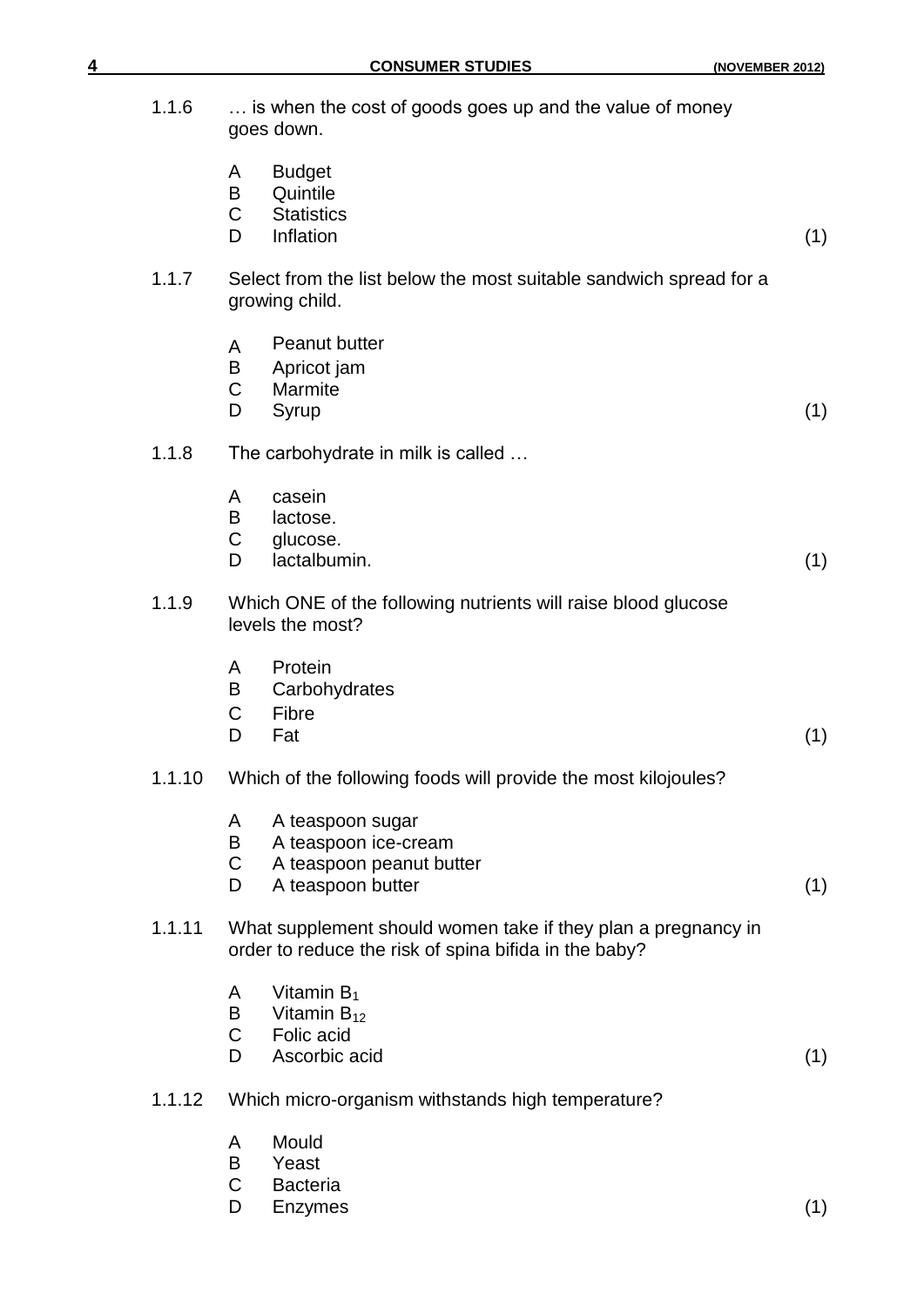- 1.1.13 Select from the list below the combination of food that will best meet the dietary guidelines for a teenager's packed lunch.
	- 1. Brown bread sandwich with cheese and lettuce.
	- 2. Brown bread rolls with chicken mayonnaise.
	- 3. White bread sandwich with cheese and lettuce.
	- 4. Flavoured sweetened milk.
	- 5. Pure fruit juice.
	- 6. Coke.
	- 7. Oatmeal cookie.
	- 8. Coconut cookie
	- 9. Shortbread biscuit.
	- A 1, 5 and 7
	- B 1, 4 and 8
	- C 2, 4 and 8
	- $D = 3, 6 \text{ and } 9$  (2)
- 1.1.14 The following factors have an influence on a person's basal metabolic rate:
	- 1. Body type
	- 2. Season
	- 3. Gender
	- 4. Rate of growth
	- 5. Allergens
	- 6. Age
	- 7. Culture
	- A 1, 3, 4 and 6
	- B 1, 2, 4 and 7
	- $C = 2, 3, 5$  and 6
	- $D = 3, 5, 6 \text{ and } 7$  (3)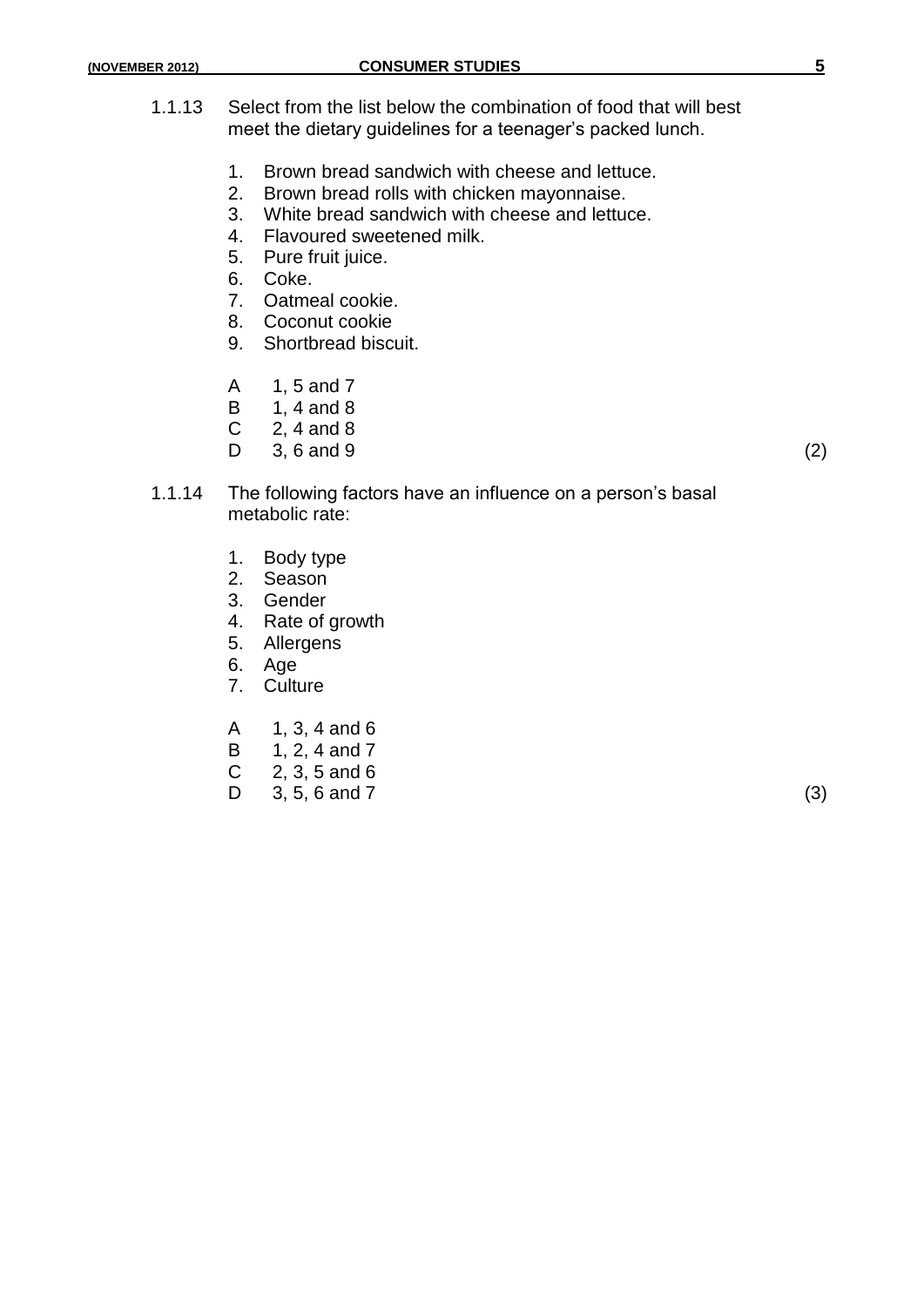

Study the floor plan below and answer the questions that follow.

- C Informal balance.<br>D Radial balance. Radial balance. (2)
- 
- 1.1.16 In bedroom 2, rhythm is achieved by …
	- A grading of colour.
	- B alternation of tall and short items.<br>C continuous line in the doorway.
	- continuous line in the doorway.
	- D radiation on the wooden desk. (2)
- 1.1.17 Suggest a suitable analogous colour scheme for bedroom 1.
	- A Light blue, blue and dark blue.
	- B Light blue, reddish orange and yellow orange.
	- C Light blue, orange and white.
	- D Light blue, blue purple and purple. (1)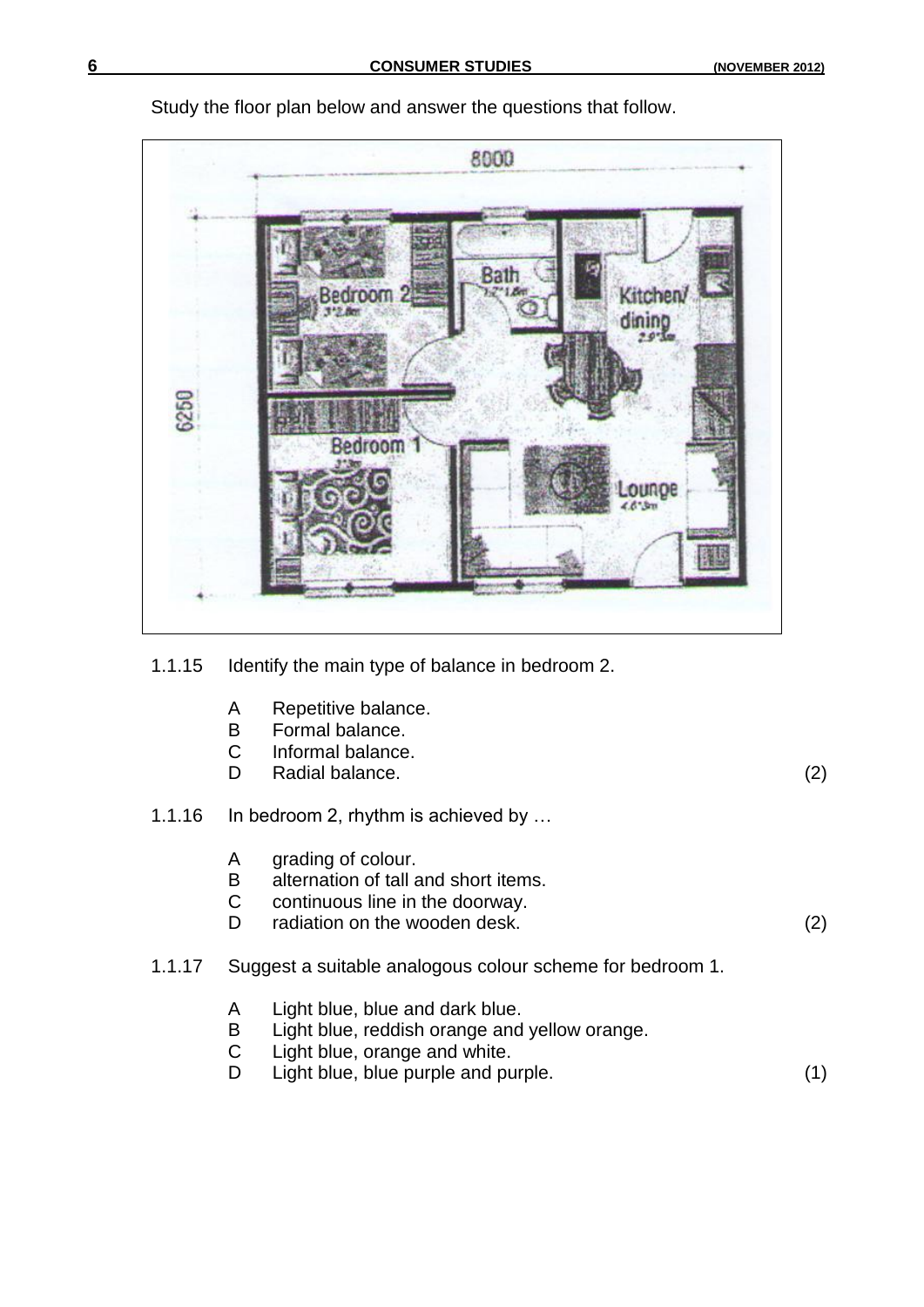- 1.1.18 Ways in which this house can appear more spacious.
	- 1. Use warm colours for the upholstery of the couches, curtains and duvets.
	- 2. Use blinds instead of curtains.
	- 3. Paint the rooms in a light colour.
	- 4. Use textiles with large patterns.
	- 5. Use medium and coarse textures.
	- 6. Limit the use of small, loose carpets.
	- 7. Rather use a complementary than monochromatic colour scheme.
	- A 1, 2 and 5
	- B 1, 4 and 7
	- $C = 2, 3$  and 6
	- $D = 3, 4 \text{ and } 6$  (3)
- 1.2 Match the food in COLUMN A with the most important nutrient provided by the food in COLUMN B. Make a cross  $(X)$  over the correct letter  $(A - H)$ next to the number  $(1.2.1 - 1.2.6)$  on your answer sheet.

|       | <b>COLUMN A</b>   |   | <b>COLUMN B</b>                              |
|-------|-------------------|---|----------------------------------------------|
|       | Food              |   | Most important nutrient provided by the food |
| 1.2.1 | <b>Rice</b>       | A | Calcium                                      |
| 1.2.2 | Cream             | В | Fibre                                        |
| 1.2.3 | Eggs              | C | Lipids                                       |
| 1.2.4 | Guava             | D | Iron                                         |
| 1.2.5 | <b>Butternut</b>  | E | Protein                                      |
| 1.2.6 | Whole-wheat bread | F | <b>Starch</b>                                |
|       |                   | G | Vitamin A                                    |
|       |                   | н | Vitamin C                                    |

 $(6 \times 1)$  (6)

1.3 Choose a description from COLUMN B that matches the outlet in COLUMN A. Make a cross  $(X)$  over the correct letter  $(A - G)$  next to the number  $1.3.1 - 1.3.4$ ) on the answer sheet.

|       | <b>COLUMN A</b><br><b>Outlet</b> |   | <b>COLUMN B</b><br><b>DESCRIPTION</b>                     |
|-------|----------------------------------|---|-----------------------------------------------------------|
| 1.3.1 | Departmental stores              | A | The producer delivers goods to the<br>house               |
| 1.3.2 | Chain stores                     | B | Offers advice to the consumer in<br>urban areas           |
| 1.3.3 | <b>Hypermarkets</b>              | C | Outlet focuses on a particular product<br>line            |
| 1.3.4 | <b>Speciality stores</b>         | D | Goods are bought from the same<br>warehouse for all shops |
|       |                                  | E | A self-service food store                                 |
|       |                                  | F | Various sections in a shop sell<br>specific items         |
|       |                                  | G | Wide variety of goods available                           |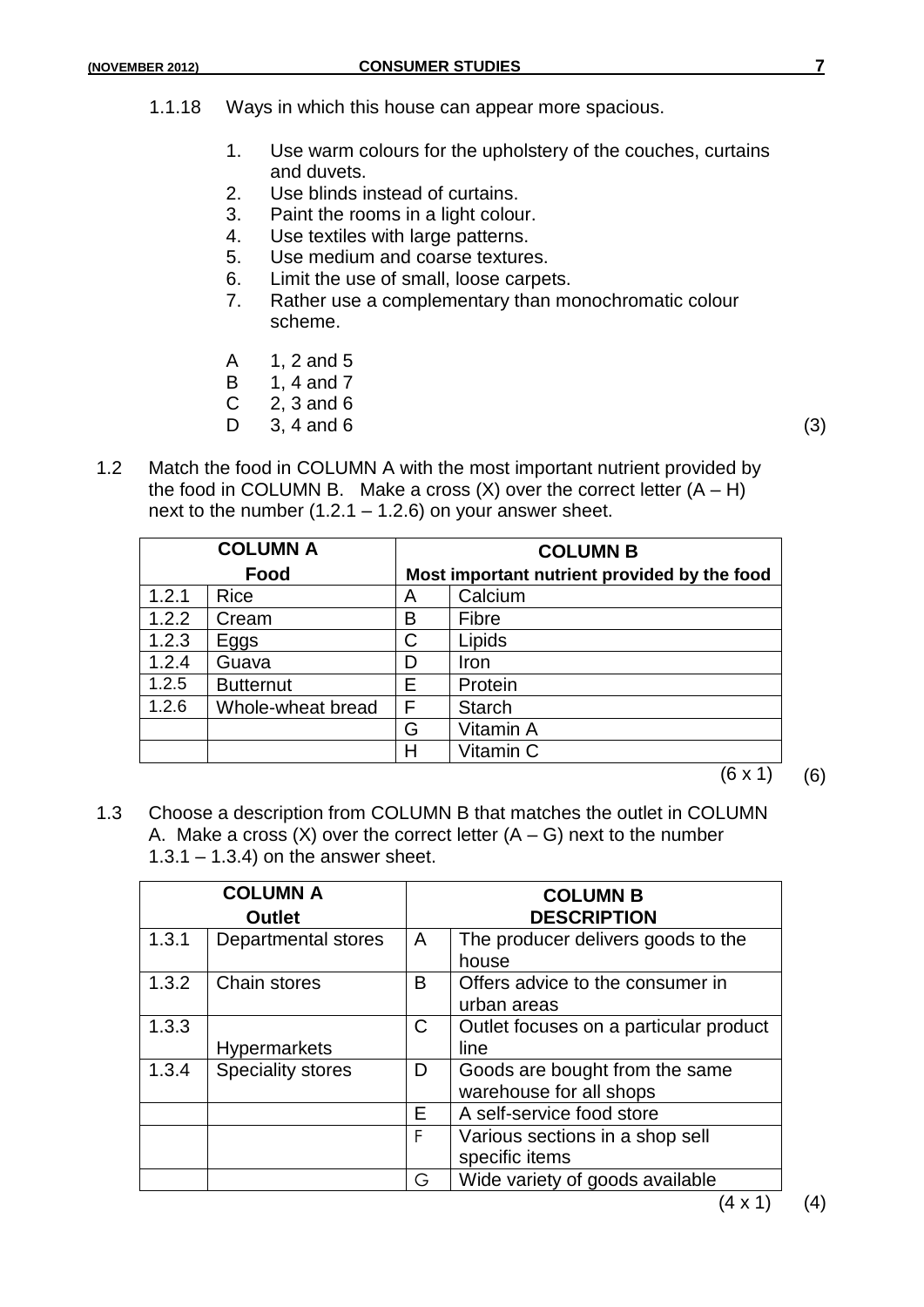- 1.4 Give ONE word for the following descriptions. Write the correct word next to the number  $(1.4.1 - 1.4.5)$  on your answer sheet.
	- 1.4.1 This principle ensures that the elements of design are unified
	- 1.4.2 The logo that is displayed on products that are made in South Africa
	- 1.4.3 The scaled drawings of all the rooms in a particular building
	- 1.4.4 Natural paths that people follow when entering or leaving a room
	- 1.4.5 The type of lighting that illuminates a specific work area
- $(5 \times 1)$  (5)

# **TOTAL SECTION A: 40**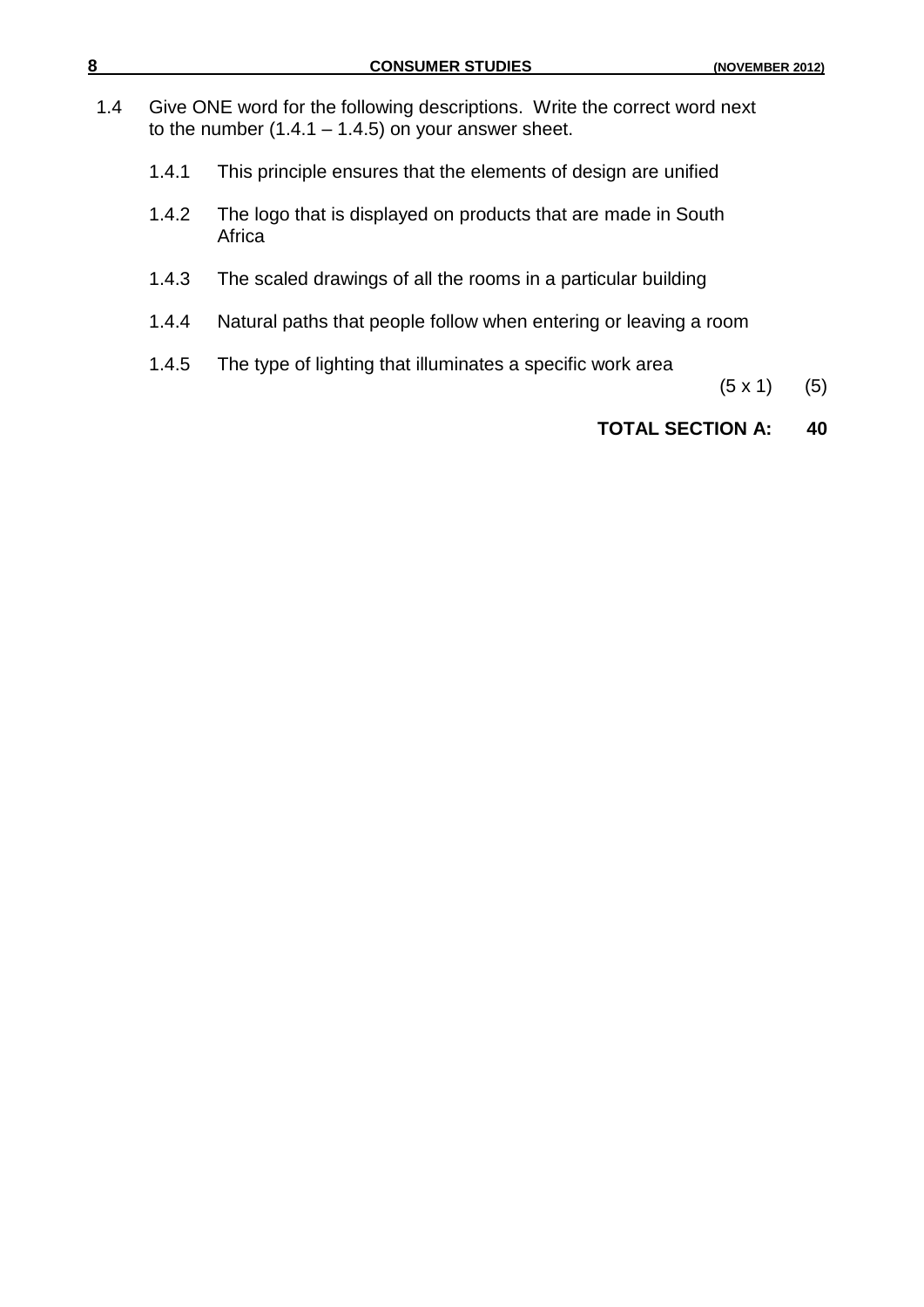#### **SECTION B: FOOD AND NUTRITION**

#### **QUESTION 2**

- 2.1 Explain the following:
	- 2.1.1 Food infection (2)
	- 2.1.2 Food poisoning (2)
- 2.2 Read the case study below and answer the questions that follow.

|     |       | Analie's lunch at a restaurant includes the following:<br>Stuffed chicken, rice and tomato salad with a cup of tea.     |     |
|-----|-------|-------------------------------------------------------------------------------------------------------------------------|-----|
|     |       | Towards the evening Analie developed a severe headache and abdominal<br>cramps and the doctor diagnosed food poisoning. |     |
|     | 2.2.1 | Which of the food Analie ate, affected her?                                                                             | (2) |
|     | 2.2.2 | Which micro-organism has most likely caused these symptoms?                                                             | (2) |
| 2.3 |       | Mention FOUR precautionary measures to be taken by the restaurant to<br>prevent a re-occurrence.                        | 4)  |

2.4 Read the following and answer the questions that follow.

Bongi had the following for breakfast: 50 g All Bran Flakes 120 mℓ milk 10 mℓ sugar 1 cup (250 mℓ) tea with 50 mℓ low fat milk

2.4.1 Which of the food have the most fibre? (2) 2.4.2 Why is it important to have fibre in the diet? (3) 2.4.3 Which of the above food have the most protein? (2) 2.4.4 Give TWO reasons why proteins are important. (2)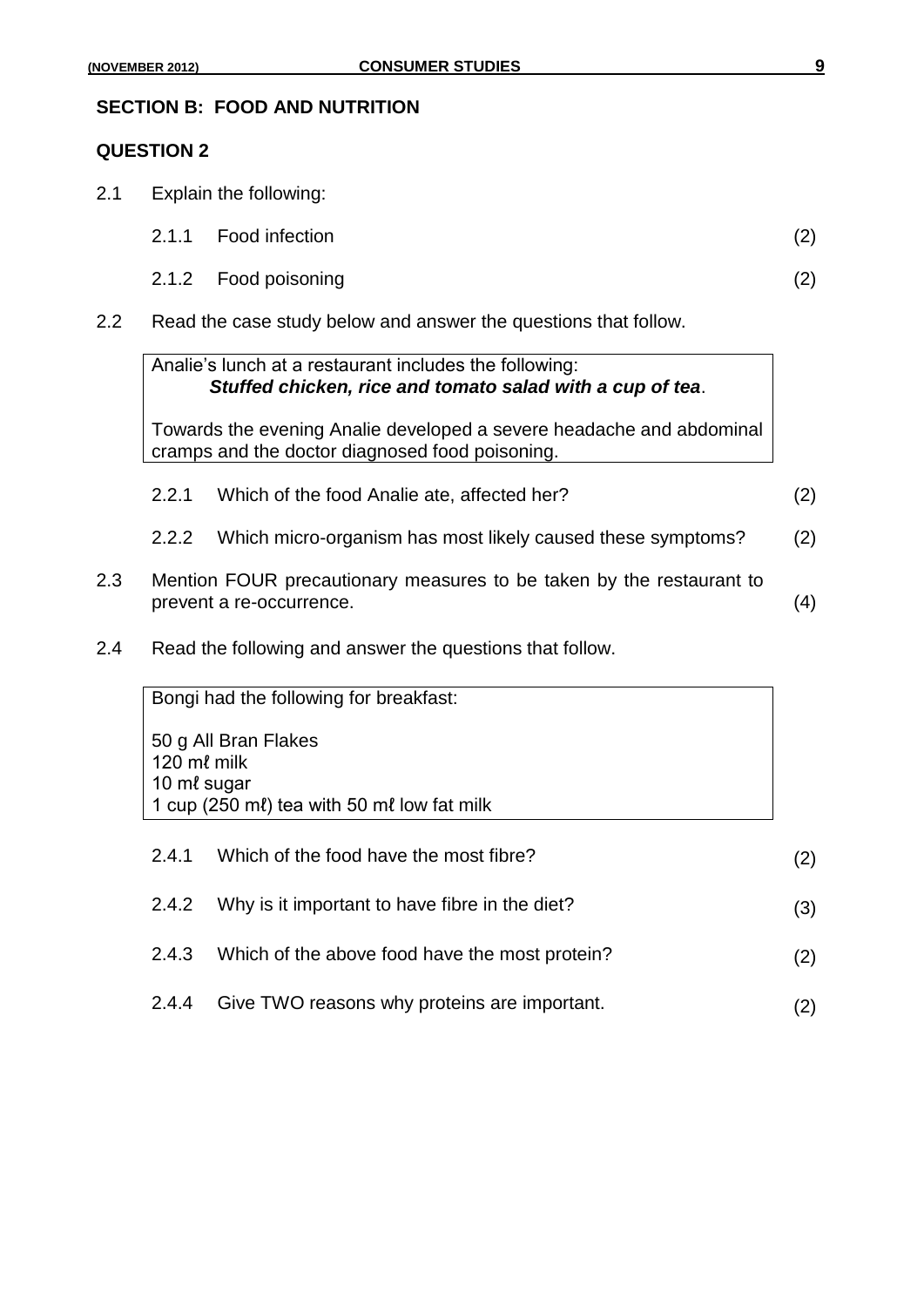# 2.5 Discuss the following food outlet:

- 2.5.1 What is a supermarket? (2)
- 2.5.2 Discuss the advantages and disadvantages of shopping at a supermarket. Tabulate your answer as follows:

| <b>Advantages</b> | <b>Disadvantages</b> |  |
|-------------------|----------------------|--|
|                   | ◡                    |  |

- 2.6 Give FIVE guidelines for selecting and buying of food. (5)
- 2.7 Complete the following table. Tabulate your answer as follows:

| Vitamin   | <b>Main Function</b> | <b>Food source</b> |    |
|-----------|----------------------|--------------------|----|
|           |                      |                    |    |
| Vitamin A |                      |                    |    |
|           |                      |                    |    |
| Vitamin D |                      |                    | (6 |

# **TOTAL SECTION B: 40**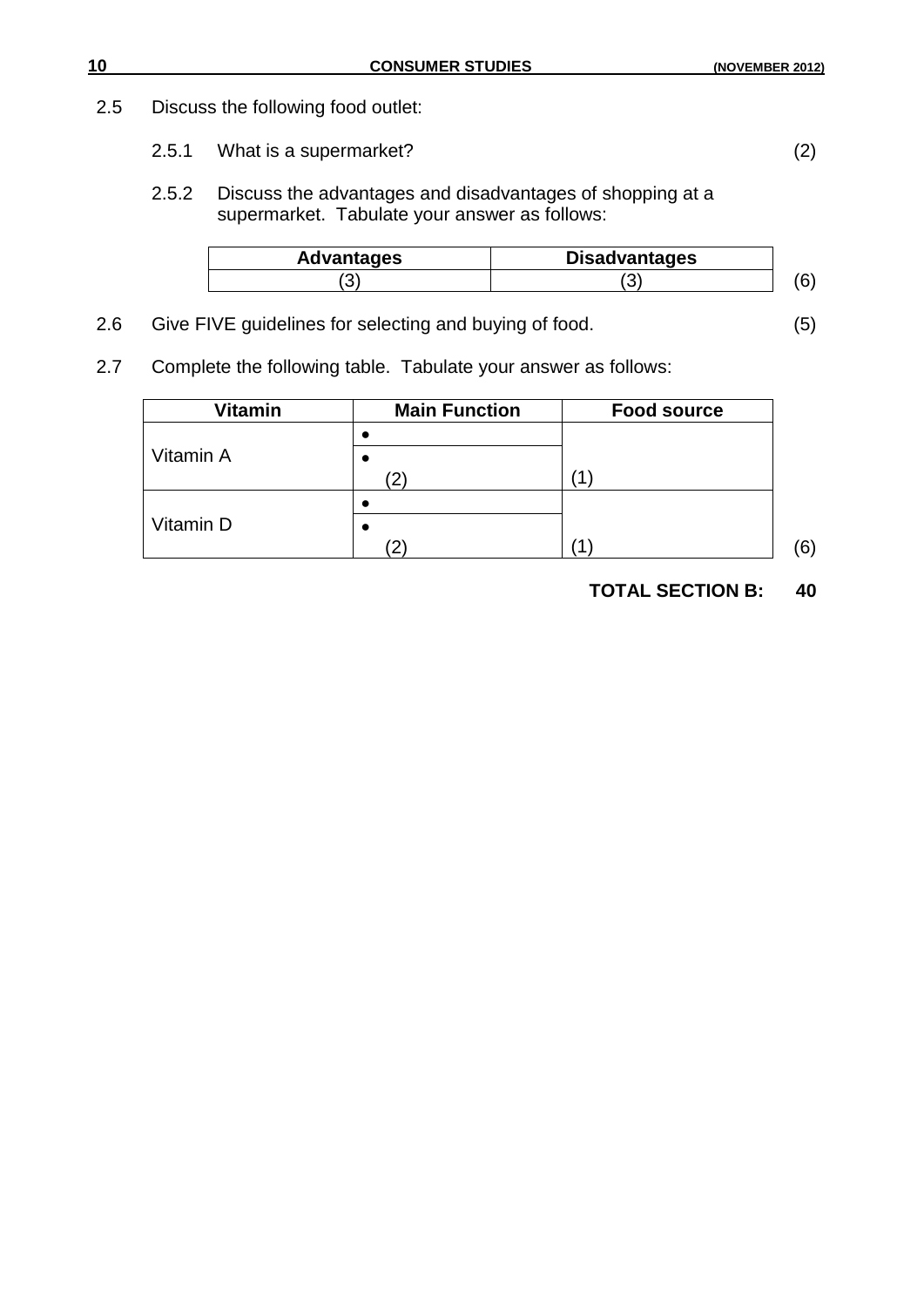#### **SECTION C: CLOTHING**

# **QUESTION 3**

3.1 Explain the following:

| 3.1.1 Style |                                                                               | (2) |
|-------------|-------------------------------------------------------------------------------|-----|
|             | 3.1.2 Silhouette                                                              | (2) |
|             | 3.2 List FIVE factors that can be used to determine the quality of a garment. | (5) |
|             | 3.3 "The timing of purchases can also influence the price of clothing".       |     |

Discuss this statement. (5)

3.4 Study the pictures of three tops and answer the questions that follow.



| Identify the top that would be least suitable for a woman with wide<br>shoulders and give a reason for your choice. | (2) |
|---------------------------------------------------------------------------------------------------------------------|-----|
| Identify the top that would be most suitable for someone with a<br>long neck and give a reason for your choice.     | (2) |
| Identify the focal point in Top A and give a reason for your answer.                                                | (2) |
| Identify the type of balance in Top A and give a reason for your<br>answer.                                         | (2) |
|                                                                                                                     |     |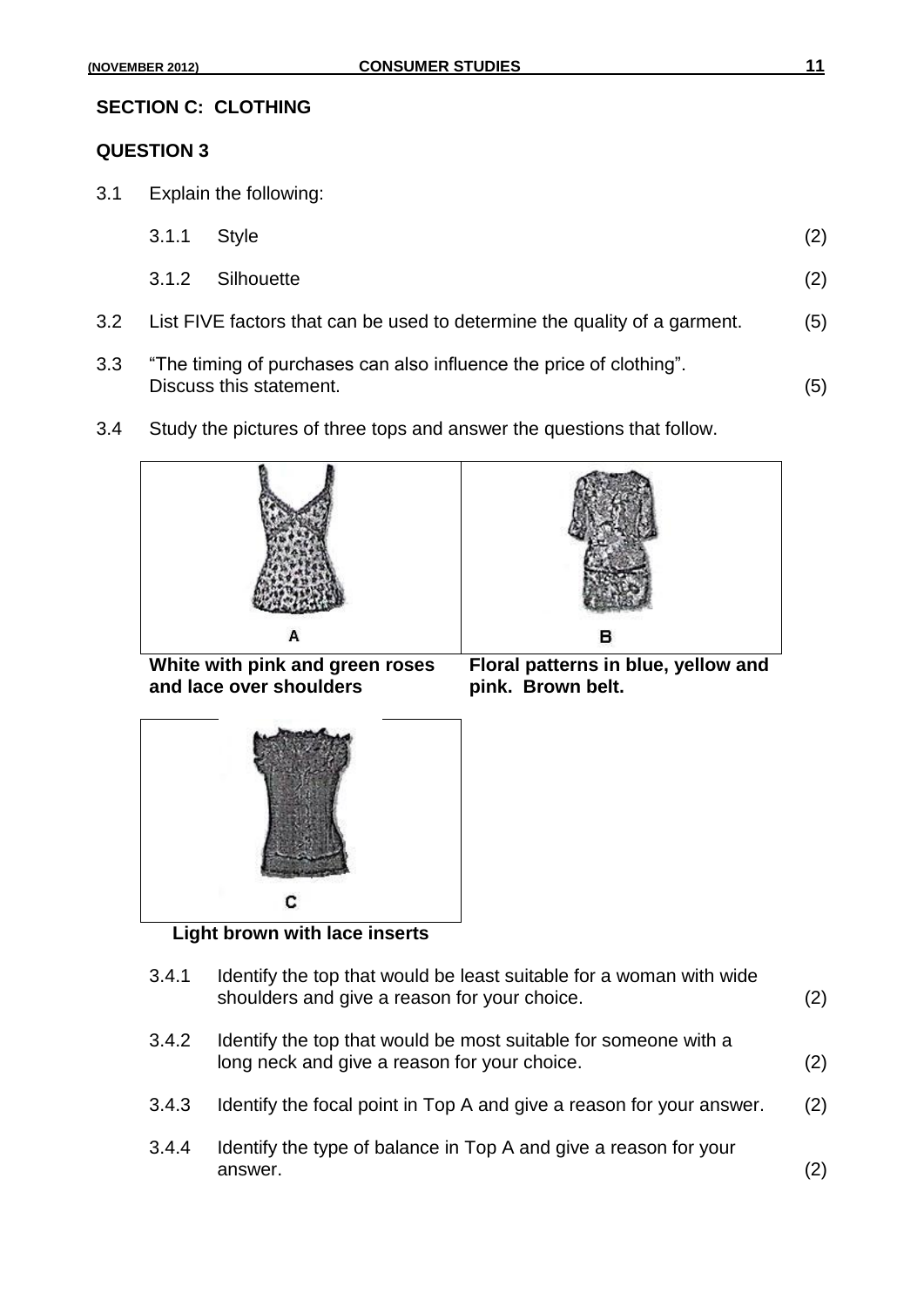3.4.5 Identify the colour scheme in:

|       | 3.4.5.1 | Top A                                                                                                                                | (1) |
|-------|---------|--------------------------------------------------------------------------------------------------------------------------------------|-----|
|       | 3.4.5.2 | Top B                                                                                                                                | (1) |
|       | 3.4.5.3 | Top C                                                                                                                                | (1) |
| 3.4.6 | 3.4.6.1 | Identity the main type of line in Top C.                                                                                             | (1) |
|       | 3.4.6.2 | What effect is created with the use of this type of line?                                                                            | (1) |
| 3.4.7 |         | Identity the top that would be least suitable to wear to work and<br>give reasons for your choice.                                   | (3) |
| 3.4.8 |         | Which top would be most suitable to wear to work and to an early<br>evening cocktail party after work? Give reasons for your choice. | (3) |

3.5 Study the pictures below and answer the questions that follow.



|       | <b>TOTAL SECTION C:</b>                                                                             | 40  |
|-------|-----------------------------------------------------------------------------------------------------|-----|
| 3.5.5 | Suggest a colour for Dress A to create the illusion that the woman<br>wearing the dress is slimmer. | (1) |
| 3.5.4 | Identify the shape of the dresses.                                                                  | (1) |
| 3.5.3 | Explain the optical illusion created by the neckline of the dresses.                                | (2) |
| 3.5.2 | Mention TWO ways how an optical illusion is created by Dress A.                                     | (2) |
| 3.5.1 | Explain the words optical illusion.                                                                 | (1) |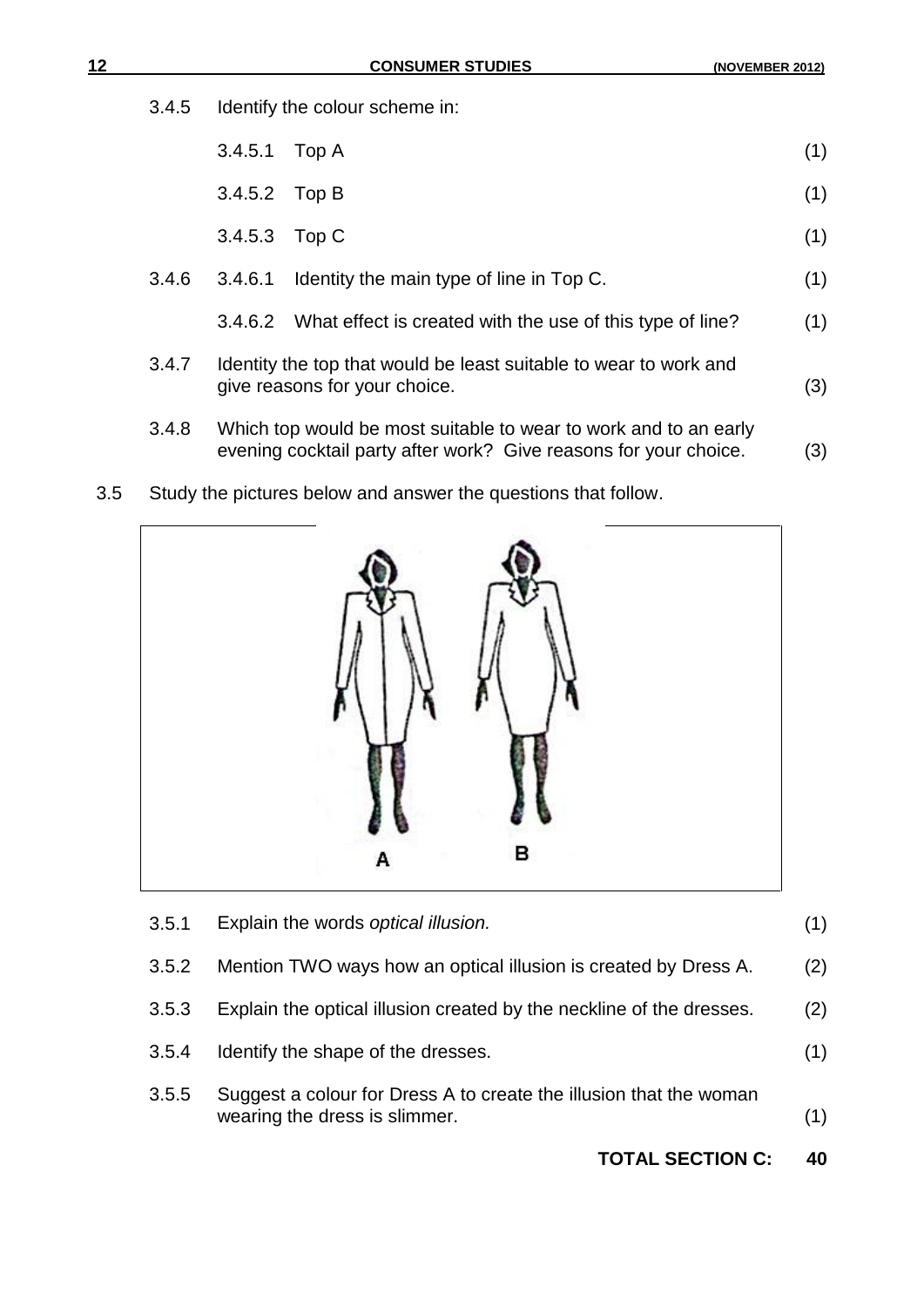### **SECTION D: HOUSING AND SOFT FURNISHINGS**

#### **QUESTION 4**

| 4.1 | Why is a carpet underlay needed? Mention FOUR purposes.                                                          | (4)            |
|-----|------------------------------------------------------------------------------------------------------------------|----------------|
| 4.2 | When you design homes you work with four types of plans. Name these<br>FOUR types of plans.                      | (4)            |
| 4.3 | Which type of floor plan will be suitable for the handicapped? Give TWO<br>reasons for your choice.<br>$(1 + 2)$ | (3)            |
| 4.4 | Cotton is most often used for making towels. Give FOUR reasons for<br>using cotton.                              | $\binom{4}{ }$ |

4.5 Compare the advantages and disadvantages using wool blankets. Tabulate your answer as follows:

| <b>Advantages</b> | <b>Disadvantages</b> |  |
|-------------------|----------------------|--|
| $\epsilon$        | $\sqrt{2}$<br>ື      |  |

- 4.6 Explain how to care for wood furniture. (6)
- 4.7 Identify the finishes used on sheeting. Tabulate your answer as follows:

| <b>Type of finishes</b> | <b>Type of sheeting</b> |  |
|-------------------------|-------------------------|--|
|                         | ורי                     |  |

4.8 Study the floor plan below and answer the questions that follow.

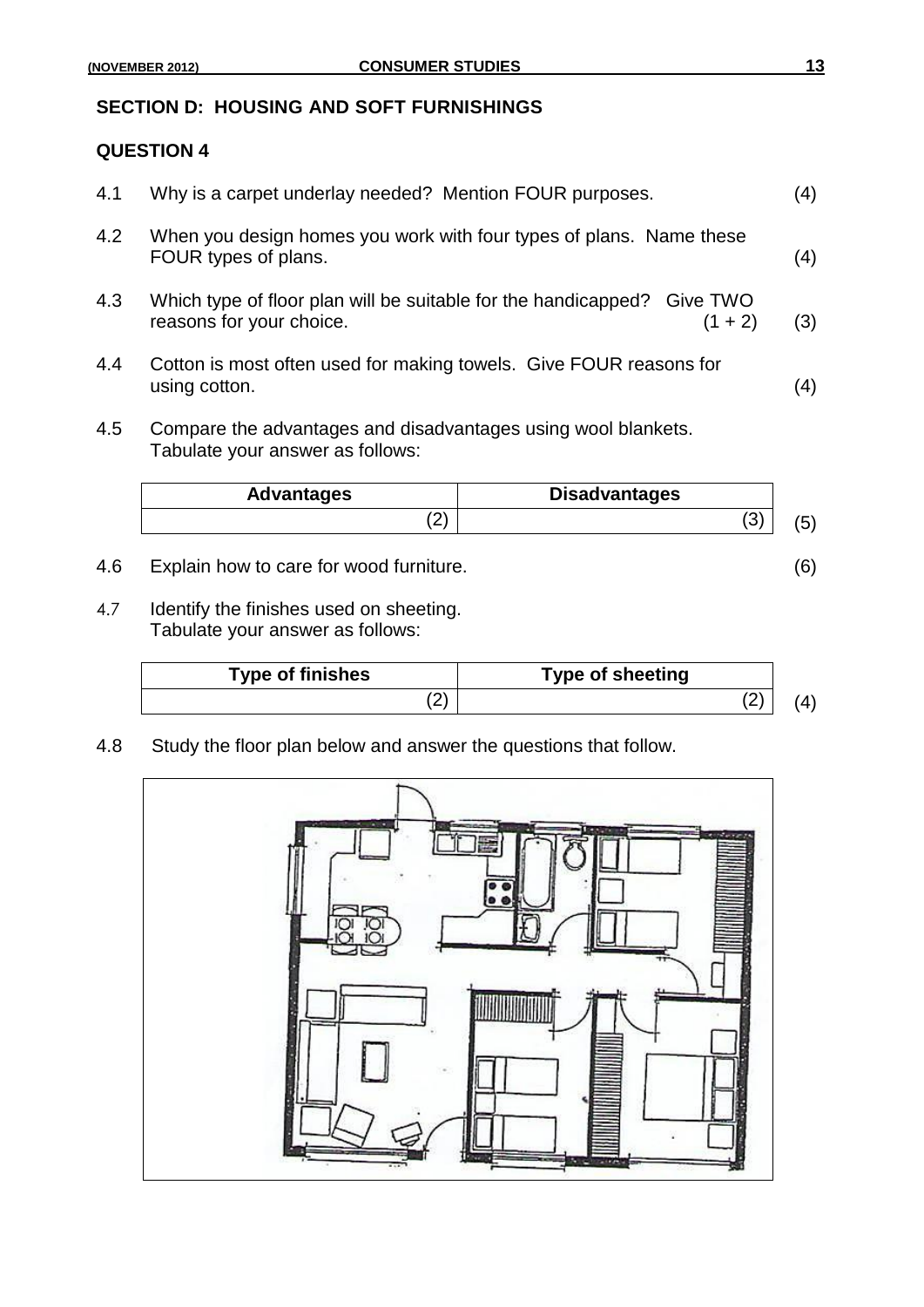- 4.8.1 Give THREE activities that can take place in this house.
- 4.8.2 Identify the area for each activity. Tabulate your answer as follows:

|     | 4.8.1 | <b>Activity</b>                                                     | 4.8.2 | <b>Activity Area</b> |     |
|-----|-------|---------------------------------------------------------------------|-------|----------------------|-----|
|     |       |                                                                     |       |                      |     |
| 4.9 |       | Identify the type of balance that was obtained in the main bedroom. |       |                      | (2) |

- 
- 4.10 Explain how the balance in QUESTION 4.9 was obtained. (2)

**TOTAL SECTION D: 40**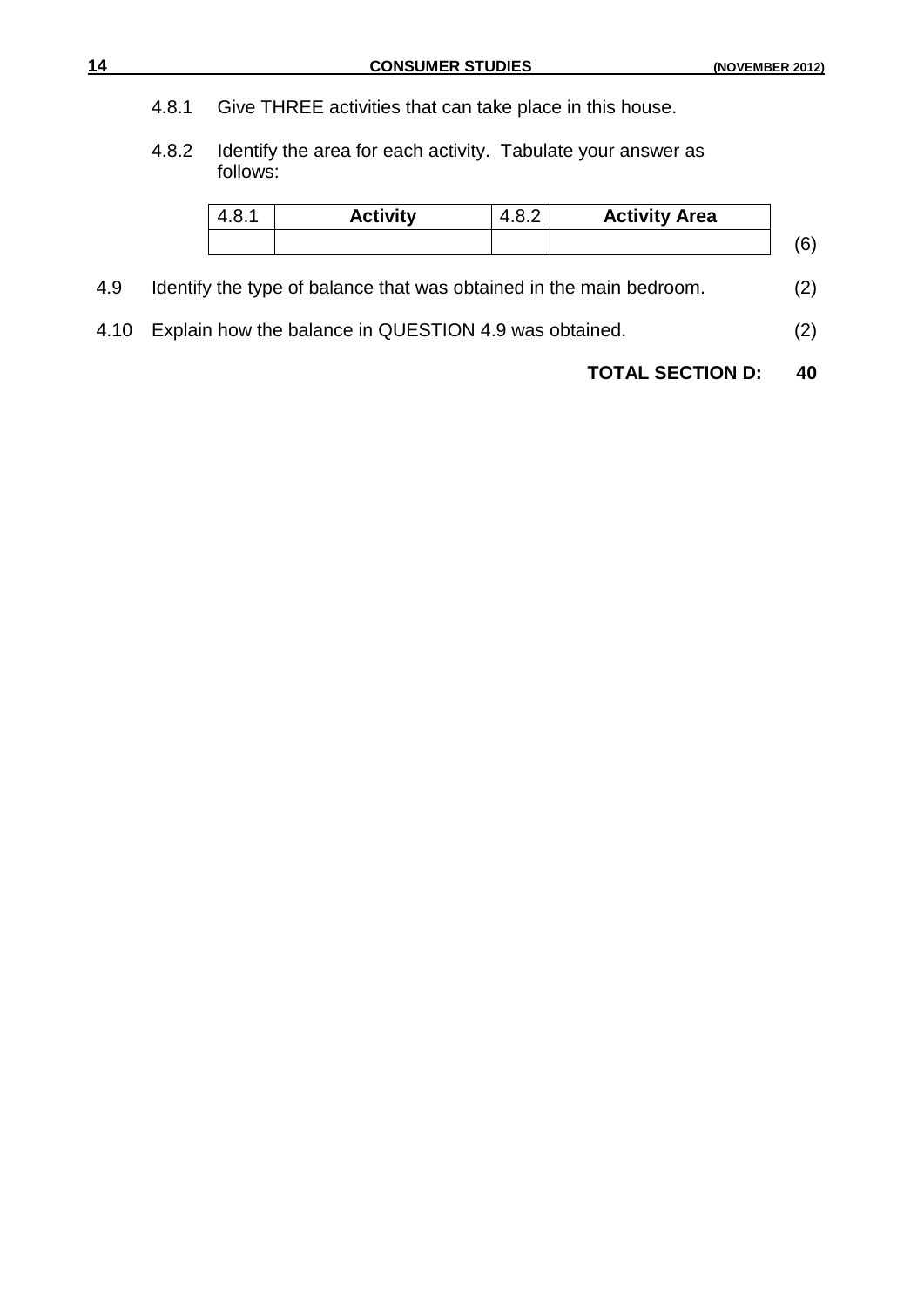# **SECTION E: THEORY OF PRACTICAL OPTION**

Choose ONE option according to the component done at your school.

### **QUESTION 5 : FOOD OPTION**

**OR**

# **QUESTION 6 : CLOTHING OPTION**

**OR**

## **QUESTION 7 : SOFT FURNISHING OPTION**

#### **QUESTION 5: FOOD OPTION**

5.1 Read the choux paste recipe below and answer the questions that follow.

| <b>INGREDIENTS</b> | <b>CHOUX METHOD</b>                                  |
|--------------------|------------------------------------------------------|
| 250 ml water       | <b>Step 1:</b> Bring water and margarine to boil.    |
| 125 ml margarine   | Remove immediately from heat.                        |
| 250 ml flour       | Step 2: Add sifted flour all at once. Stir well over |
|                    | heat.                                                |
| 3 eggs             | Step 3: Remove from heat and let it cool down.       |
|                    | Add eggs gradually and stir well after               |
|                    | every addition.                                      |
|                    | Step 4: Scoop spoons full on a greased tin.          |
|                    | <b>Step 5:</b> Bake at 200 – 220 °C for 10 – 15 min. |
|                    | Reduce the temperature to $160 - 180$ °C             |
|                    | for $20 - 30$ min.                                   |

| 5.1.1 |                                                       | Explain why no lumps formation occurred in Step 2.                 | (2) |  |
|-------|-------------------------------------------------------|--------------------------------------------------------------------|-----|--|
| 5.1.2 | Identify the main raising agent in choux paste.       |                                                                    |     |  |
| 5.1.3 |                                                       | Analyse each of the following and predict the result of each step. |     |  |
|       | (a)                                                   | The immediate removal of water and margarine                       | (2) |  |
|       | (b)                                                   | The cooling off of the mixture before adding the eggs in<br>Step 3 | (2) |  |
|       | (c)                                                   | The initial high baking temperature in Step 5                      | (1) |  |
|       | (d)                                                   | The reducing of the temperature in Step 5                          | (2) |  |
| 5.1.4 |                                                       | Give FIVE characteristics of a successful baked puff.              | (5) |  |
| 5.1.5 | Under which circumstances will puffs not rise?<br>(2) |                                                                    |     |  |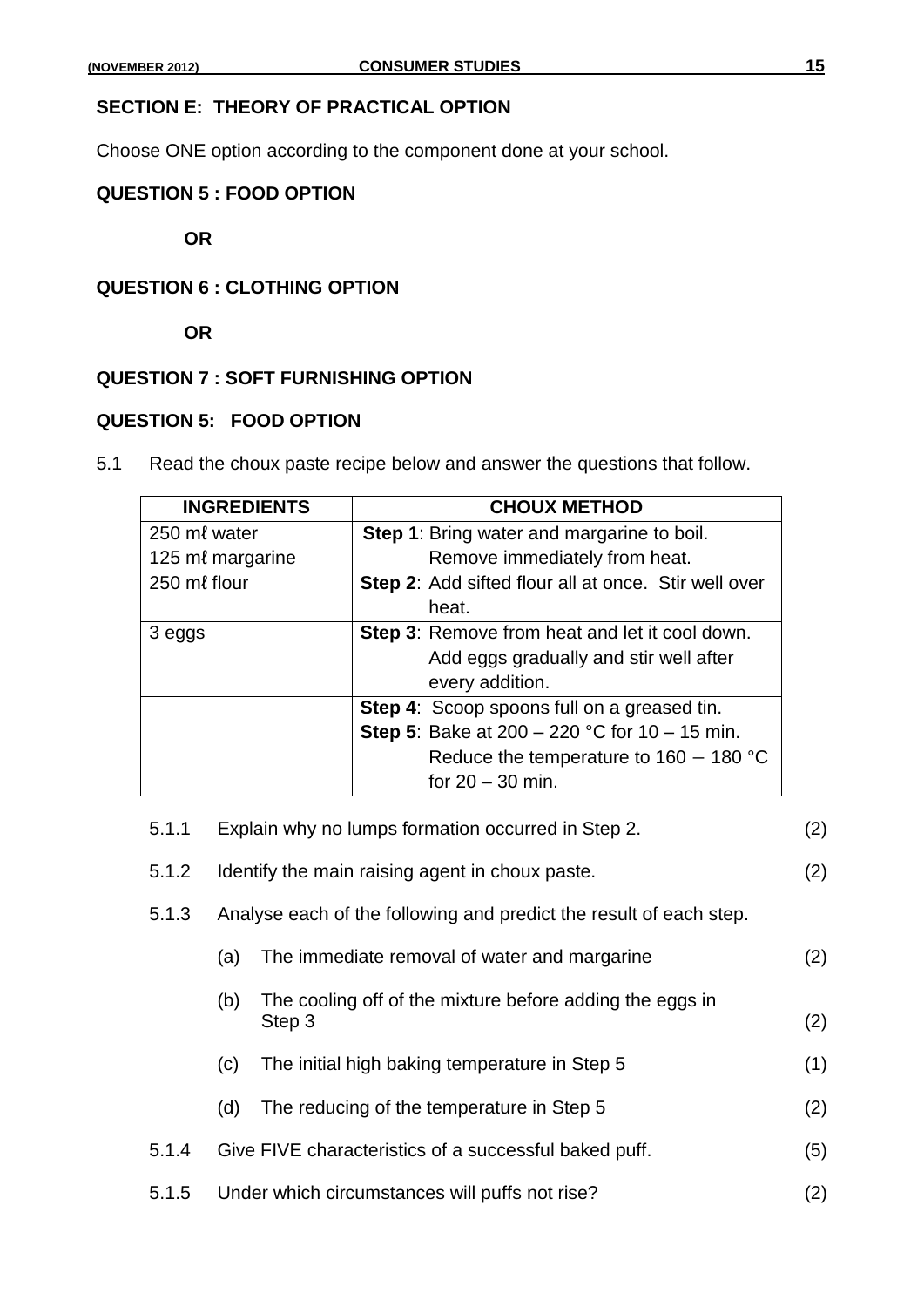5.2 Study the ingredient list for ten (10) mini cheese cakes and answer the questions that follow.

| <b>Mini Cheese Cakes</b> |                           |  |  |
|--------------------------|---------------------------|--|--|
| 70 g                     | <b>Tennis biscuits</b>    |  |  |
| 80 ml                    | Margarine                 |  |  |
| $16 \text{ m}$           | Gelatine                  |  |  |
| 80 ml                    | <b>Castor Sugar</b>       |  |  |
| $\overline{2}$           | Eggs                      |  |  |
| 160 ml                   | Cream                     |  |  |
| $10 \text{ m}$           | Vanilla                   |  |  |
| 250 ml                   | <b>Cream Cheese</b>       |  |  |
| 200 <sub>g</sub>         | <b>Fresh Strawberries</b> |  |  |

Use the table below to calculate the cost of 1 recipe.

| <b>CONVERSION TABLE</b>                     |                  |  |  |  |
|---------------------------------------------|------------------|--|--|--|
| Conversion per 250 me<br><b>Ingredients</b> |                  |  |  |  |
| <b>Tennis biscuits</b>                      | 100 g (crushed)  |  |  |  |
| Margarine (Blossom)                         | 230 <sub>g</sub> |  |  |  |
| Gelatine                                    | 150 <sub>g</sub> |  |  |  |
| Castor sugar                                | 210 <sub>g</sub> |  |  |  |
| Eggs                                        | 2                |  |  |  |
| Cream                                       | 240 <sub>g</sub> |  |  |  |
| <b>Cream Cheese</b>                         | 190 <sub>g</sub> |  |  |  |
| <b>Strawberries</b>                         | 160 <sub>g</sub> |  |  |  |

Copy this table onto your folio paper:

| <b>Ingredients</b>  | <b>Purchasing</b><br>Unit | Cost               | Quantity<br>Used | <b>Conversion</b><br>$m\ell$ to g/kg | <b>Calculation</b><br>Amounts used x<br><b>Purchasing cost</b><br><b>Purchasing Unit</b> | Total |
|---------------------|---------------------------|--------------------|------------------|--------------------------------------|------------------------------------------------------------------------------------------|-------|
| Tennis<br>biscuits  | 200 <sub>q</sub>          | R9,99              | 70 g             |                                      |                                                                                          |       |
| Margarine           | 500 <sub>g</sub>          | R13,49             | 80 ml            |                                      |                                                                                          |       |
| Gelatine            | 50 <sub>g</sub>           | R <sub>11,99</sub> | $16 \text{ m}$   |                                      |                                                                                          |       |
| Castor Sugar        | 500 <sub>q</sub>          | R7.99              | $80 \text{ m}$   |                                      |                                                                                          |       |
| Eggs                | 6 (large)                 | R6.69              | 2                |                                      |                                                                                          |       |
| Cream               | 250 ml                    | R11,39             | 160 ml           |                                      |                                                                                          |       |
| Vanilla             | $100 \text{ m}$           | R <sub>10,89</sub> | $10 \text{ m}$   |                                      |                                                                                          |       |
| Cream<br>Cheese     | 150 <sub>g</sub>          | R <sub>15,99</sub> | 250 ml           |                                      |                                                                                          |       |
| <b>Strawberries</b> | 500 <sub>g</sub>          | R <sub>15,00</sub> | 200 g            |                                      |                                                                                          |       |
|                     |                           |                    |                  |                                      | Cost of 1 recipe                                                                         |       |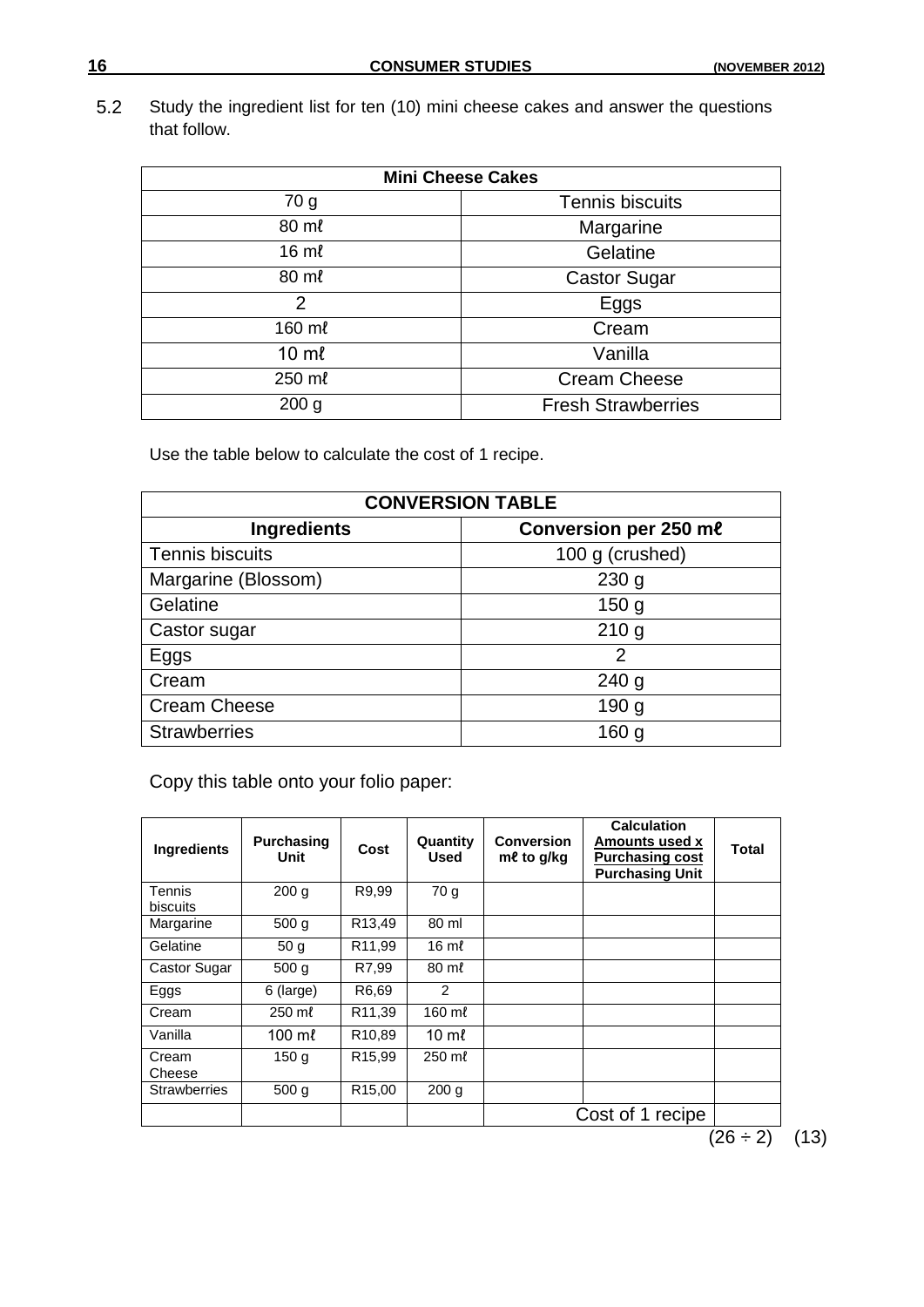| (NOVEMBER 2012) |  |
|-----------------|--|
|-----------------|--|

|     |        |                                                                                                                  | 401 |
|-----|--------|------------------------------------------------------------------------------------------------------------------|-----|
| 5.4 | cakes. | Name the information that must appear on the label for the mini-cheese<br>$(8 \div 2)$                           | (4) |
|     | 5.3.2  | Calculate the selling price per portion.                                                                         | (2) |
|     | 5.3.1  | Calculate 40% (20% overheads and 20% profit) mark-up to cover<br>overheads and make a profit. Show calculations. | (3) |
|     |        |                                                                                                                  |     |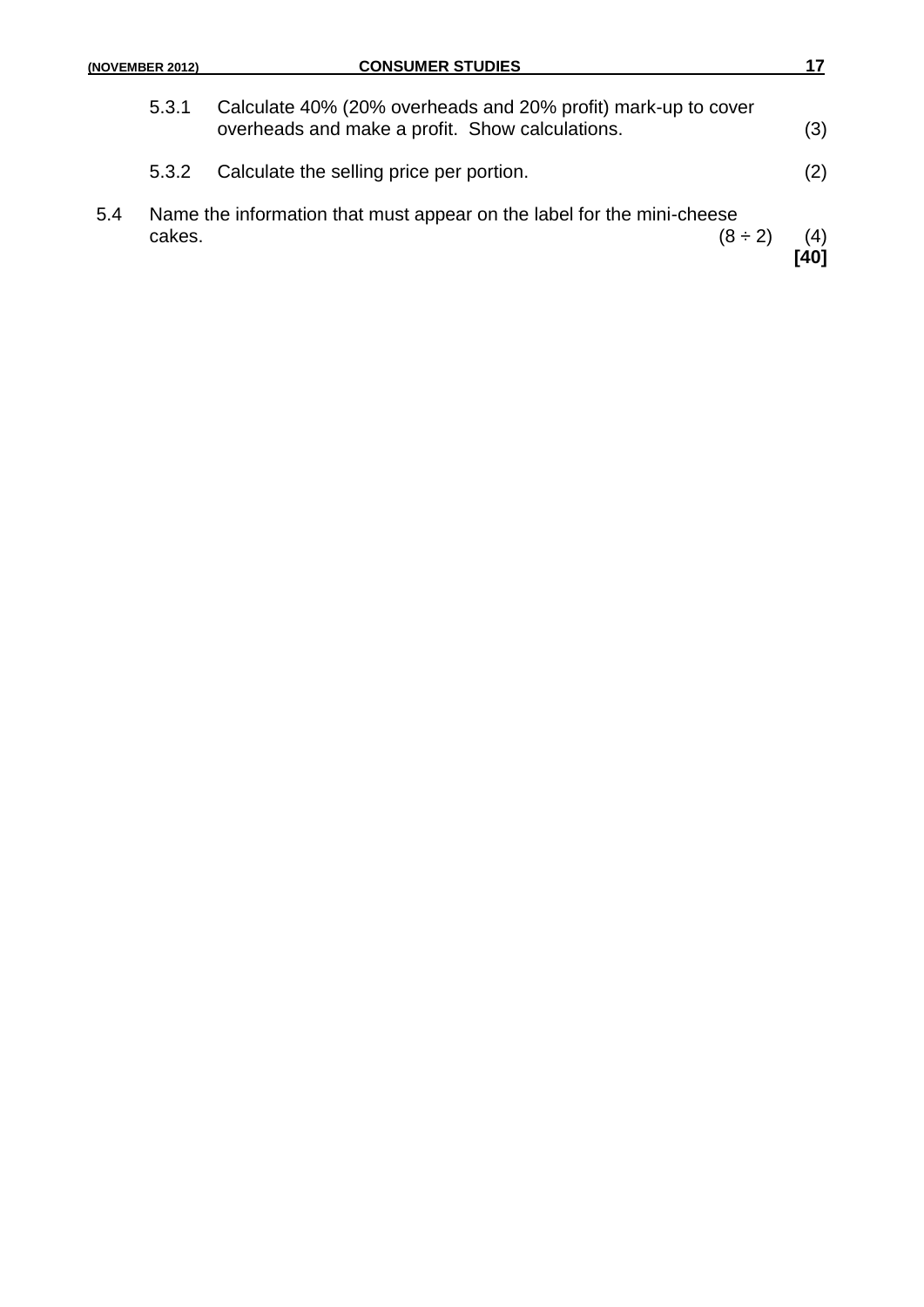# **QUESTION 6: CLOTHING OPTION**

6.1 Name THREE different types of zips which can be used on clothing and give an example where it can be used.

Tabulate your answer as follow:

| <b>Type of Zip</b> | <b>Example</b> |    |
|--------------------|----------------|----|
|                    |                |    |
|                    |                |    |
|                    |                |    |
|                    | $(3 + 3)$      | 6) |

- 6.2 Suggest TWO ways to work away fullness on clothing and explain each one.  $(2 \times 3)$  (6)
- 6.3 An interfacing is always used in a collar.
	- 6.3.1 What is interfacing? (2)
	- 6.3.2 Give THREE reasons why interfacing must be used. (3)
	- 6.3.3 Name THREE types of material used to make interfacing. (3)
- 6.4 Suggest any THREE ways to decorate a garment and explain each way.
	- $(3 \times 2)$  (6)
- 6.6  $\frac{1}{2}$ ..  $\left\langle \right\rangle$ (i) (ii) (iii)
	- 6.6.1 Identify the different types of collars marked (i), (ii) and (iii).  $(3 \times 2)$  (6)
	- 6.6.2 What will influence your choice of buttons for the blouses on the pictures? (3)

**[40]**

6.5 Give the requirements needed for a seam of a garment. (5)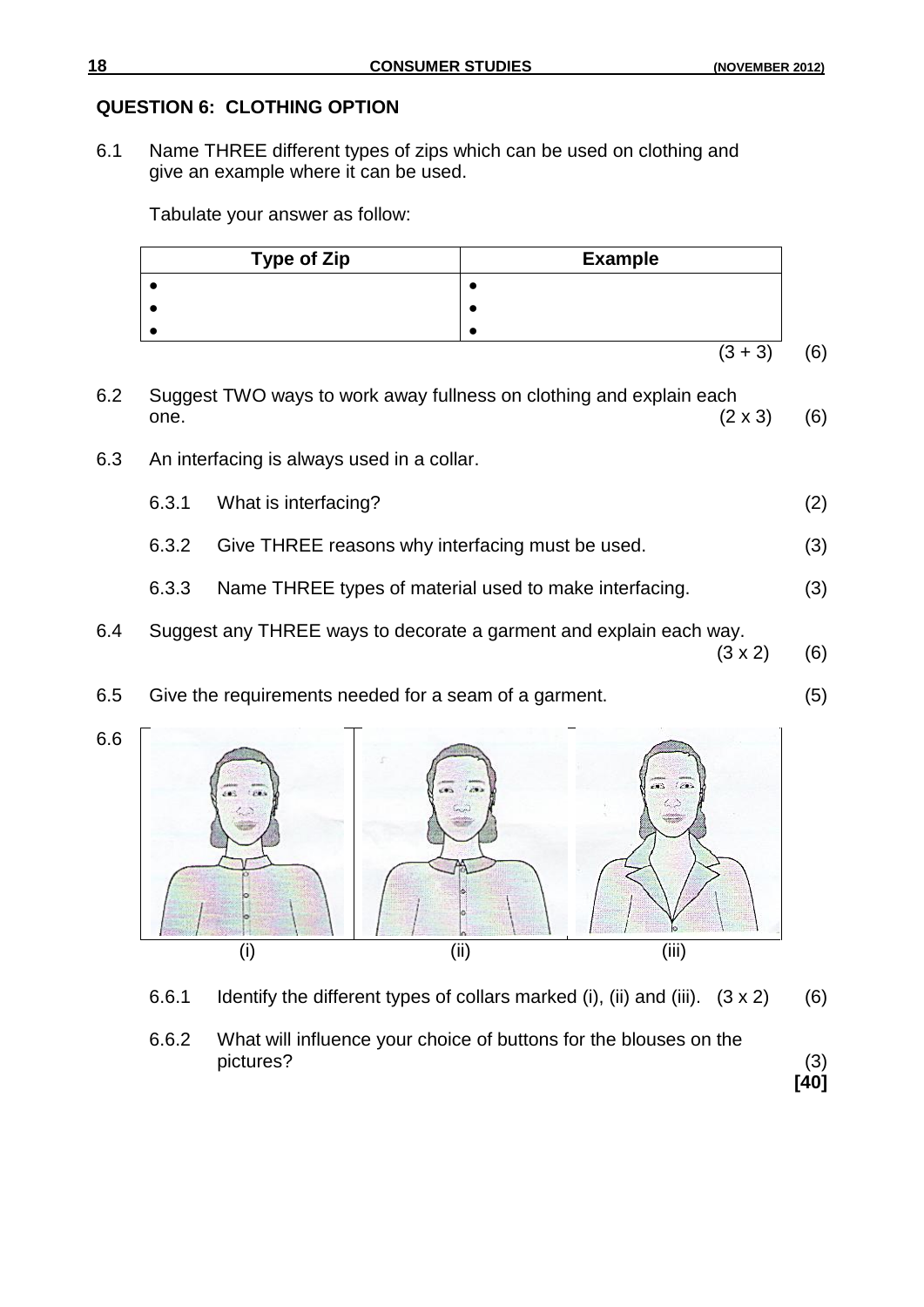#### **QUESTION 7: SOFT FURNISHING**

| 7.1 | each one. | Suggest TWO ways to work away fullness on soft furnishing and explain<br>$(2 \times 3)$ | (6) |
|-----|-----------|-----------------------------------------------------------------------------------------|-----|
| 7.2 | 7.2.1     | Give THREE different window treatments.                                                 | (3) |
|     | 7.2.2     | Explain the term, Roman Blinds.                                                         | (2) |
| 7.3 | 7.3.1     | Explain the importance to line a curtain.                                               | (4) |
|     | 7.3.2     | Give TWO examples of lining that are commonly used.                                     | (2) |
|     |           |                                                                                         |     |

- 7.3.3 Flow chart.
	- (a) The following making steps to make curtains are provided. Rearrange the steps in the correct order. (8)

| A                                                                                           | в                                                                                                                                                                                                                                                                                                            |
|---------------------------------------------------------------------------------------------|--------------------------------------------------------------------------------------------------------------------------------------------------------------------------------------------------------------------------------------------------------------------------------------------------------------|
| Pull curtain wire<br>through the top hem<br>and hang it up.                                 | Cotton<br>Voile material<br><b>Window Measurement</b>                                                                                                                                                                                                                                                        |
| C                                                                                           | D                                                                                                                                                                                                                                                                                                            |
| Scissors,<br>measuring tape,<br>pins, needles,<br>sewing machine,<br>iron,<br>curtain wire. | Measure and cut<br>material to the<br>correct length<br>Fold a double 1 cm<br>hem to the wrong<br>side of material<br>Pin, tack and stitch<br>Fold 1 cm to the<br>wrong side on the<br>top and below and<br>press.<br>Fold another 5,5 cm<br>at the top and below.<br>Pin, tack and stitch<br>Press curtains |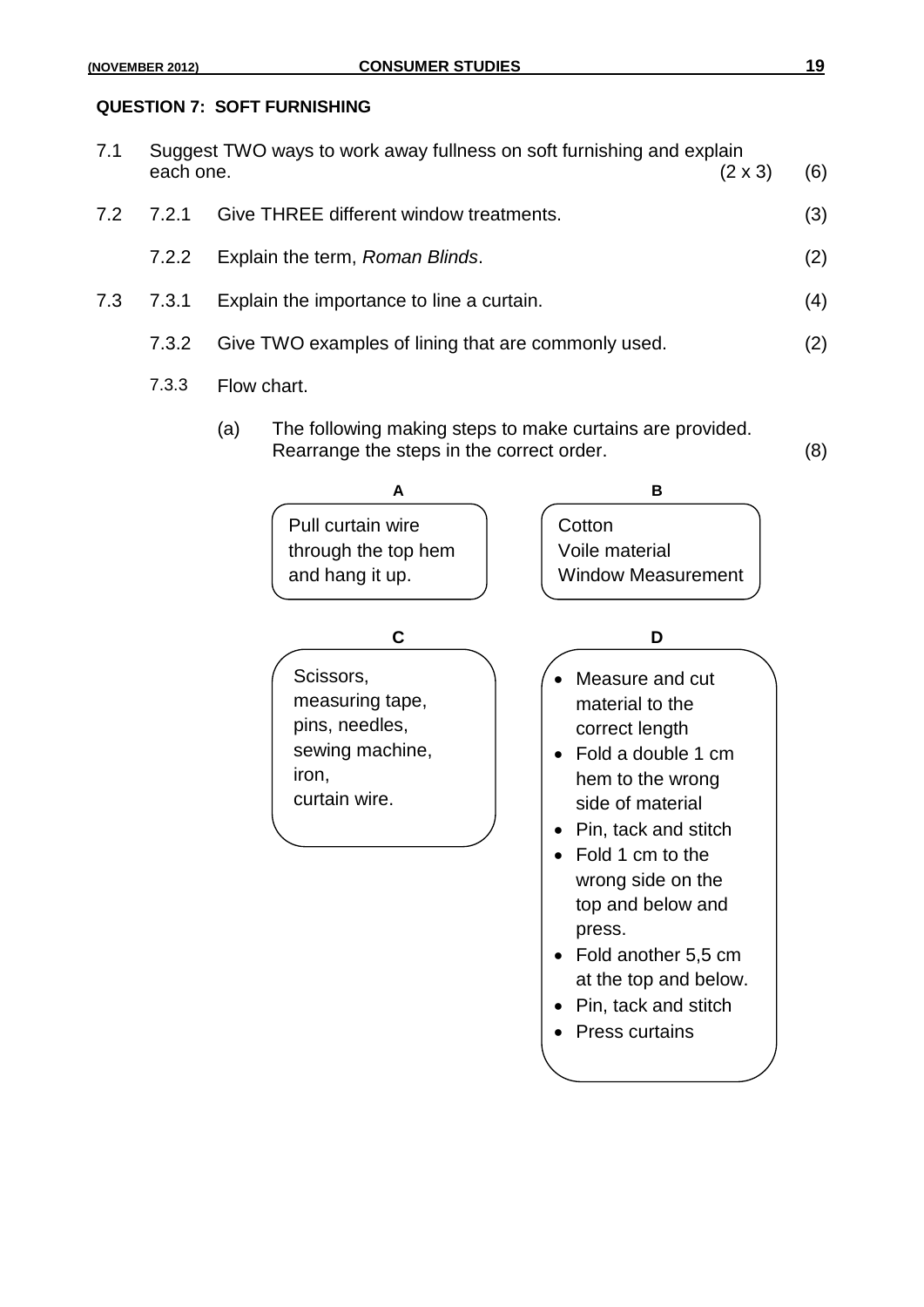|       | (b)    | Show which steps A to D are involved in the following<br>production processes: |                                                                                                                                       |     |  |  |  |  |  |
|-------|--------|--------------------------------------------------------------------------------|---------------------------------------------------------------------------------------------------------------------------------------|-----|--|--|--|--|--|
|       |        | (i)                                                                            | Input                                                                                                                                 | (1) |  |  |  |  |  |
|       |        | (ii)                                                                           | <b>Process</b>                                                                                                                        | (1) |  |  |  |  |  |
|       |        | (iii)                                                                          | Output                                                                                                                                | (1) |  |  |  |  |  |
| 7.4.1 |        |                                                                                | Discuss THREE important aspects of an upholstered chair to take<br>into consideration when re-upholstering is done.<br>$(3 \times 2)$ | (6) |  |  |  |  |  |
| 7.4.2 | chair. |                                                                                | Give SIX factors that you must consider when choosing fabric for a                                                                    | (6) |  |  |  |  |  |
|       |        |                                                                                | <b>TOTAL SECTION E:</b>                                                                                                               | 40  |  |  |  |  |  |
|       |        |                                                                                | <b>GRAND TOTAL:</b>                                                                                                                   | 200 |  |  |  |  |  |
|       |        |                                                                                |                                                                                                                                       |     |  |  |  |  |  |